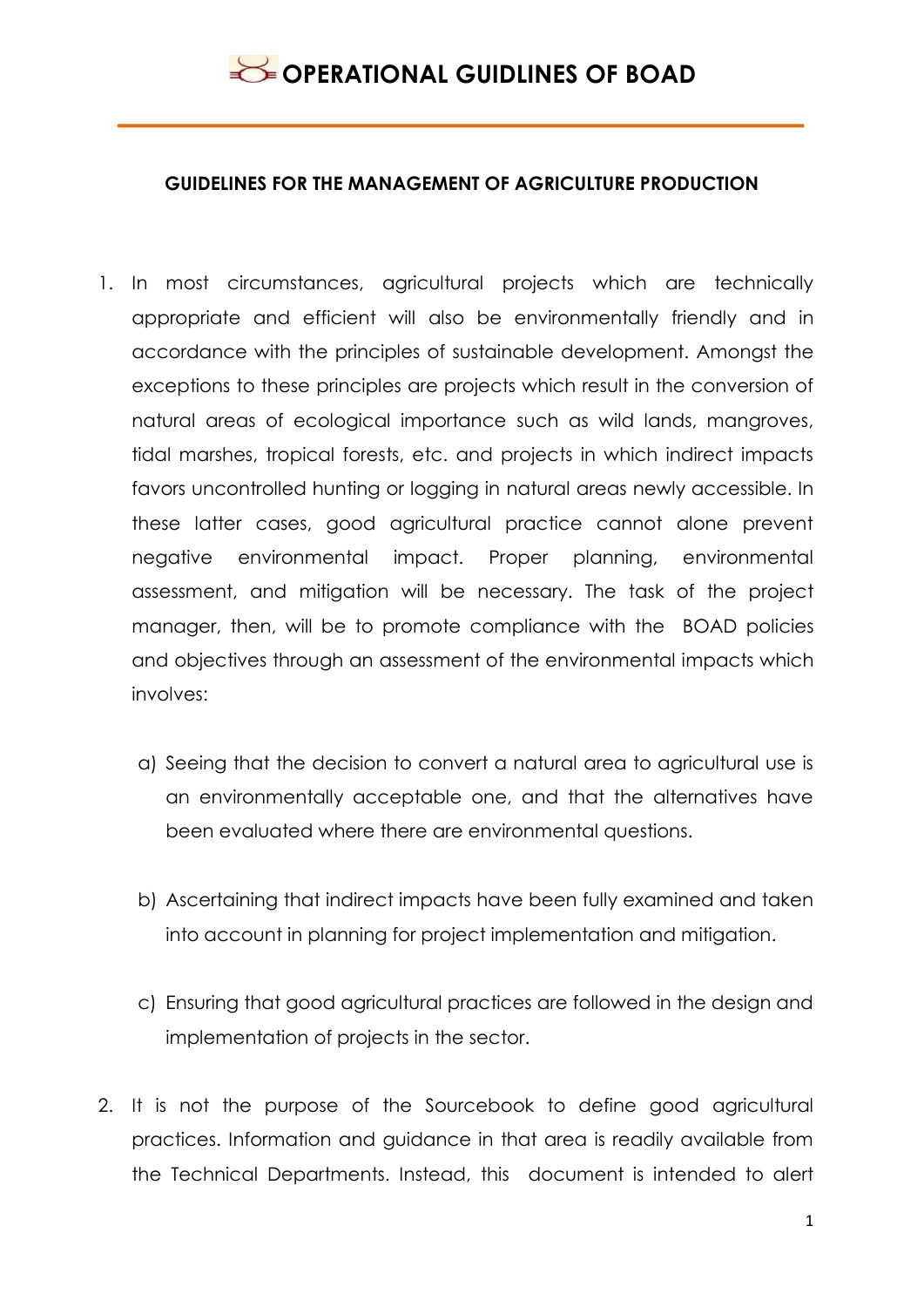# **OPERATIONAL GUIDLINES OF BOAD**

project managers to circumstances which may prevent application of good agricultural practice despite the intentions of BOAD and the project sponsors and to issues that may arise in environmental review of agricultural projects that fall into (a) or (b) above.

3. Sustainable agriculture minimizes soil loss and maintains productivity through use of organic and inorganic inputs in balance with outputs. It takes into account land capability as a fundamental factor in any agricultural investment decisions. It recognizes that agricultural diversification is a key to the functioning of balanced upland farming systems and that external factors, such as road construction to improve market access may be critical in implementing diversification.

#### **Agricultural Practices and Environmental Management**

4. Soil conservation and cultivation practices intended to maintain productivity also minimize environmental damage from loss of vegetative cover, increased runoff, soil erosion and siltation. Judicious use of chemicals, both fertilizers and pesticides, is expedient for economic reasons and will either minimize or prevent the eutrophication, groundwater contamination, nitrate accumulation, and evolution of pesticide resistance in non-target species which can result from excessive or indiscriminating applications. Following guidelines for application rates and techniques are usually adequate to protect the environment, except where the substance is used is inappropriate for toxicological, biological reasons. Recycling of manure and other wastes is a common practice and is environmentally protective.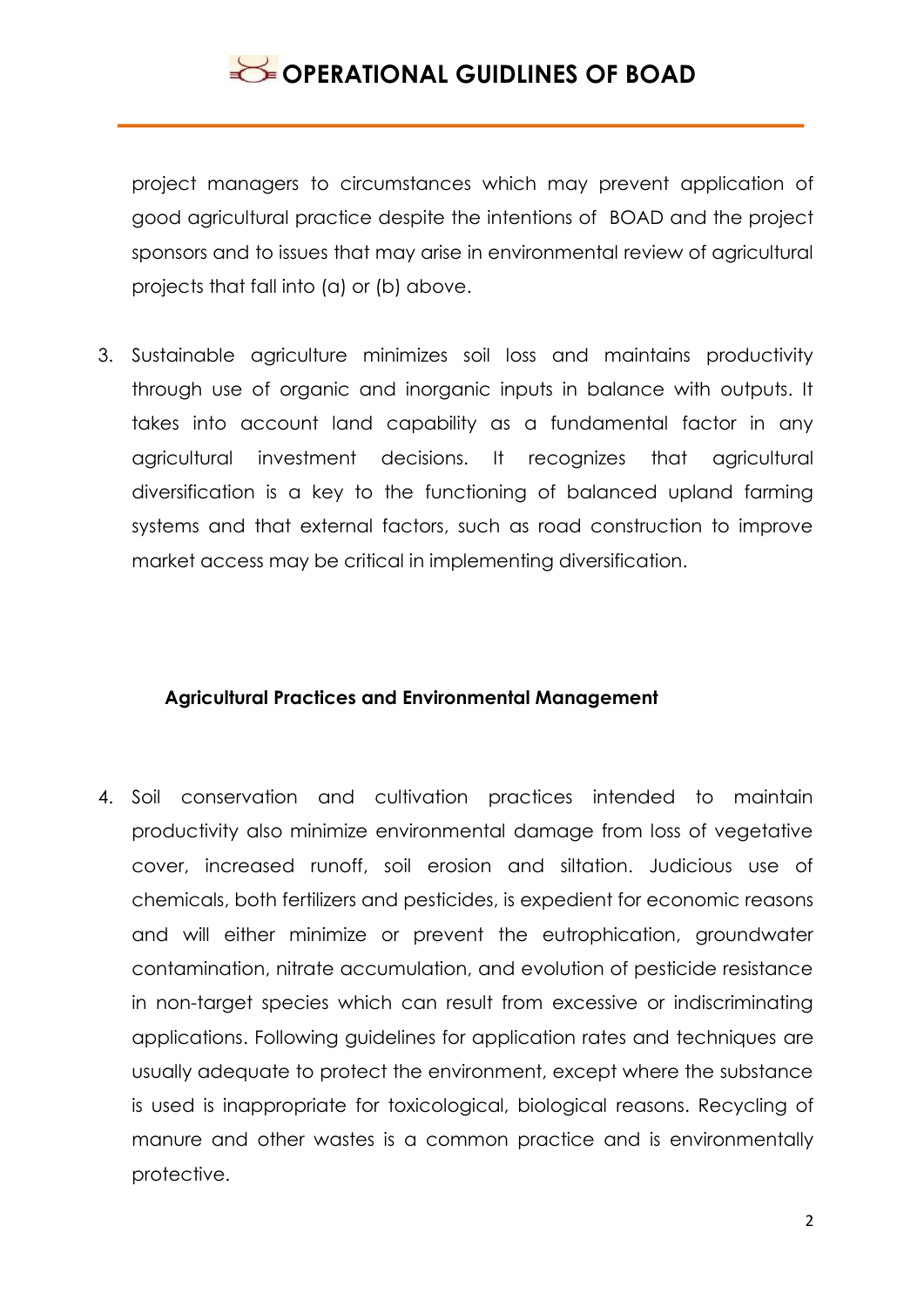# **OPERATIONAL GUIDLINES OF BOAD**

- 5. Good agricultural practices are likely to be used when they have been defined for the type of project, are managed at the project's scale of operation, advertised and explained to operators, and encouraged through inspection and incentives or sanctions. These practices should be proven to be practical, sensible, and profitable to the farmer, since he or she is ultimately the one who will decide if they should be used or not. This argues for strong links between the farmer and research. Project managers should be alert to conditions that will prevent one or more of the above from occurring. Common impediments are listed below:
	- National or sectoral policies that lead to short-term, minimum-cost exploitation of agricultural, forest, or fishery resources and penalize sustainable, higher-cost or slower payout operations.
	- Lack of land tenure or other sense of ownership and thus feeling of responsibility for the natural resource.
	- Practices being required for loans or credits involve structures or equipment beyond the means of the owners in small-scale operations.
	- Shift to intensive production techniques, such as animal feedlots, without accompanying technical assistance in areas such as waste management.
	- Lack of well-developed extension service or other outreach institutional structure for education and technical assistance.
	- Lack of attention to the differential access of male and female farmers to technologies and inputs.
	- Lack of environmental standards applicable to the sector, especially to intensive operations such as feedlots, fish farms, and processing plants.
	- Lack of capacity for field inspections to monitor adherence to standards and any required practices, such as for stream-bank buffer zones, reforestation, waste handling;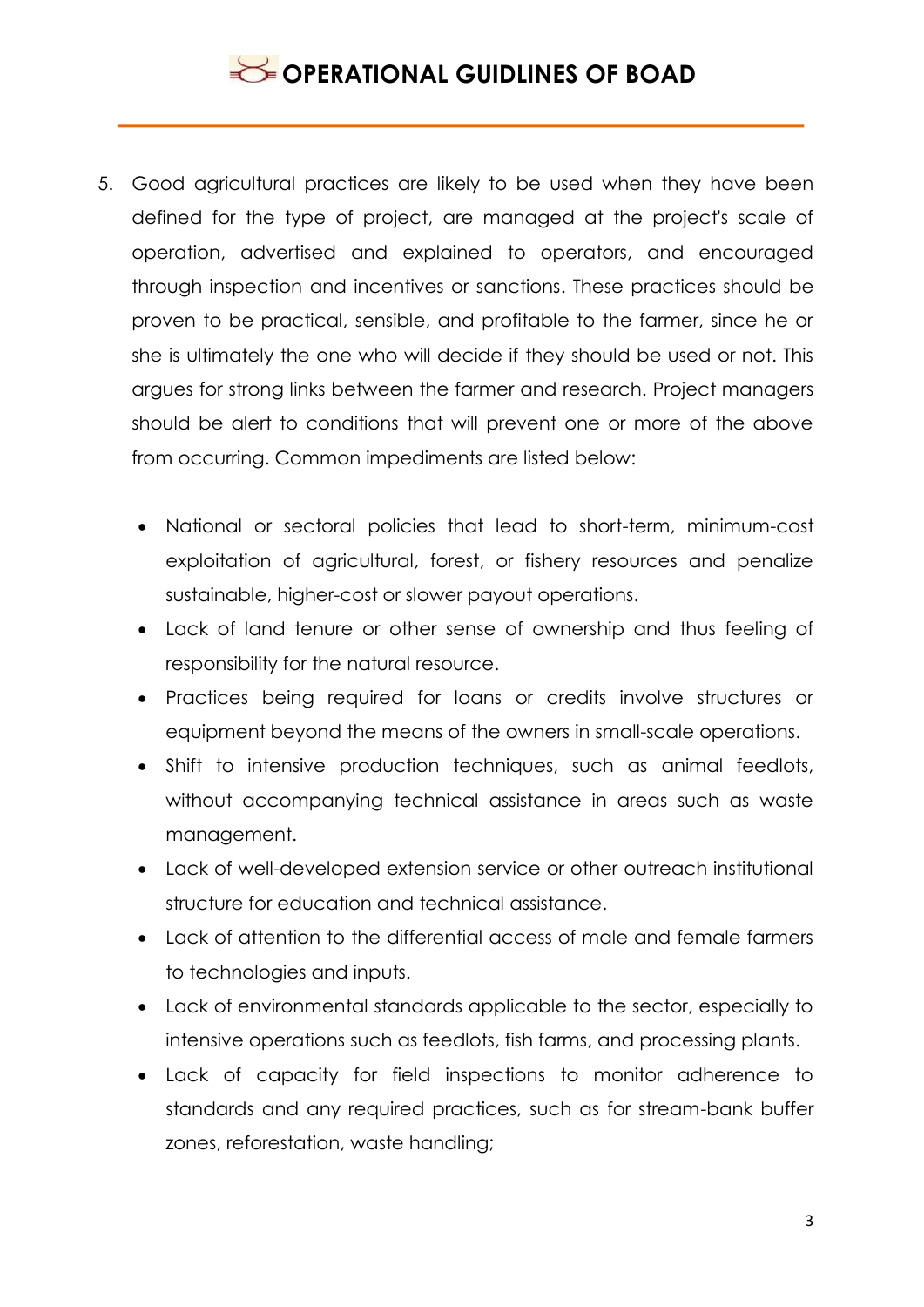- Lack of legal basis for enforcement action in cases of environmental damage or violation of requirements.
- Lack of developed, alternative practices that are acceptable to farmers.
- Weak or non-existent provisions for dialogue between farmers and agricultural researchers.
- 6. Most of these questions fall within the "institutional" dimension of Environmental Assessment. They are critical to project success, because of the very fact that, unlike industrial or infrastructure loans or credits, where many of the significant impacts are avoided through design changes or "hardware", so many agricultural sector operations proceed with the provision that there are potential impacts but that they will be avoided or mitigated merely by good practice. If the capacity to promote, implement and, where necessary, enforce good practice is flawed, adverse impacts can be anticipated.

## **Environmental Impacts**

7. It is useful to divide agricultural projects into two categories: irrigated agriculture and rain fed agriculture; each has its own set of potential environmental problems. Impacts of agrochemicals and irrigation are primary concerns. In the uplands, problems of erosion, loss of soil fertility, improper land use and watershed management often occur.. Sustainability in agriculture will minimize soil and nutrient loss, and balance inputs with harvests, and strengthen the links between the farmer, extension and research. Environmental prudence, sustainability, and relevant technologies will be fostered by improving the links between farmer and research.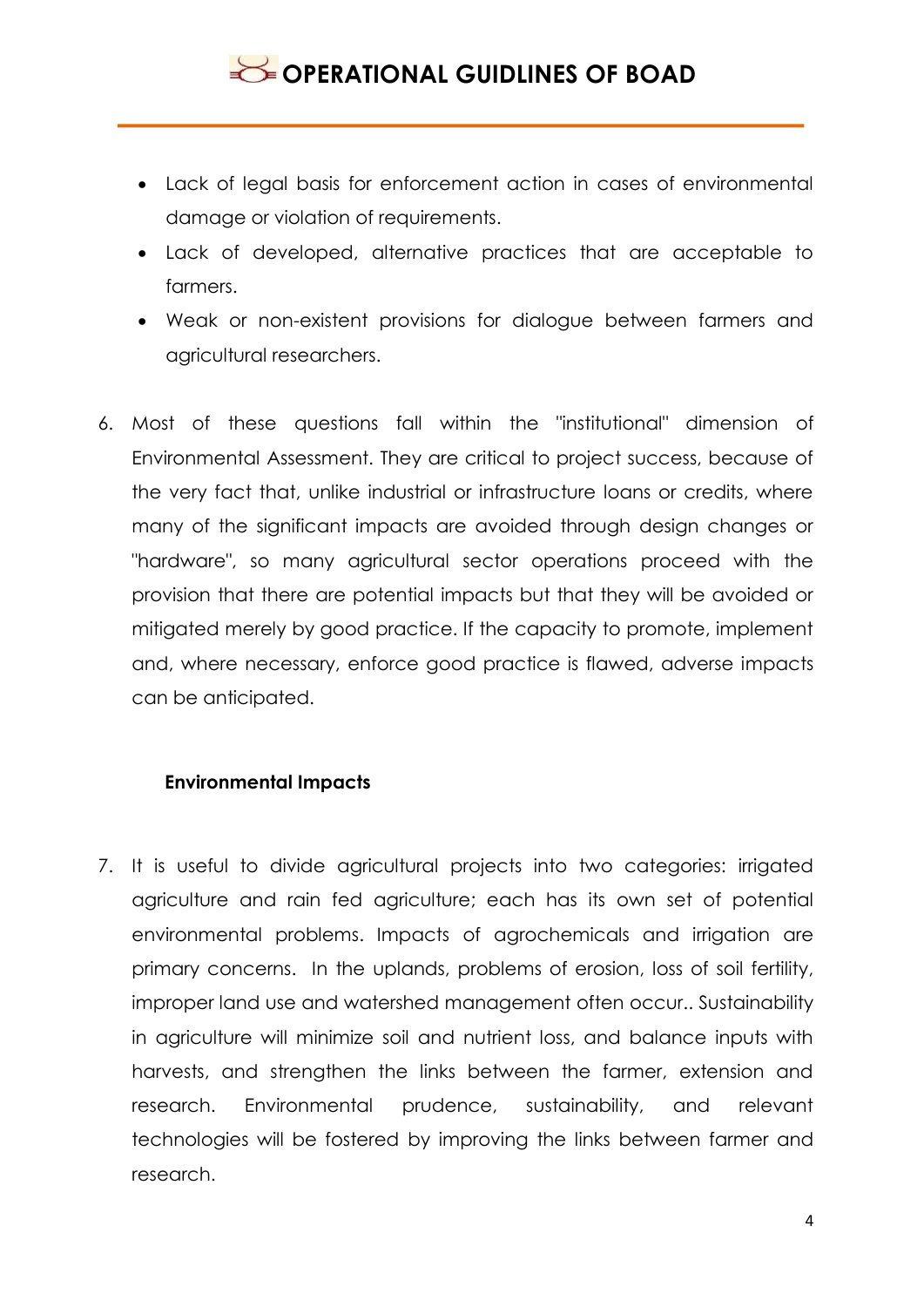#### **Major Impacts**

8. The main environmental impact to be aware of is the irreversible loss of habitats. It is most critical when it is "natural areas" but even degraded habitats, e.g., urban wetlands, perform valuable services. On one hand, such loss reduces economically valuable environmental services and on the other accelerates extinctions and loss of biodiversity. This loss can occur from two main causes: first, access roads that reach the project area; and second, clearing natural habitat for planting and processing of crops. Access roads leading into the project area or near habitat may facilitate unplanned settlements and destruction of that habitat. Loss of socioeconomic services can result in increased pressure or conversion of other lands. If grasslands are converted, for example, grazers will have to graze their herds elsewhere. Indigenous peoples are particularly vulnerable in this situation. Similarly, when clearing new lands for the production or processing of crops, if the new land is wildland or other habitat, and especially if it is critical habitat such as tropical forests, preventive measures, precautions and policies should be used for any guidance sought.

## **Lesser Impacts**

- 9. The lesser impacts of agriculture are largely reversible and preventable. On occasion, however, they can be severe. The lesser impacts fall into only three categories:
	- a) Agro-chemical runoff contaminating water and ground water
	- b) Pesticide concerns
	- c) Effluent disposal from crop processing.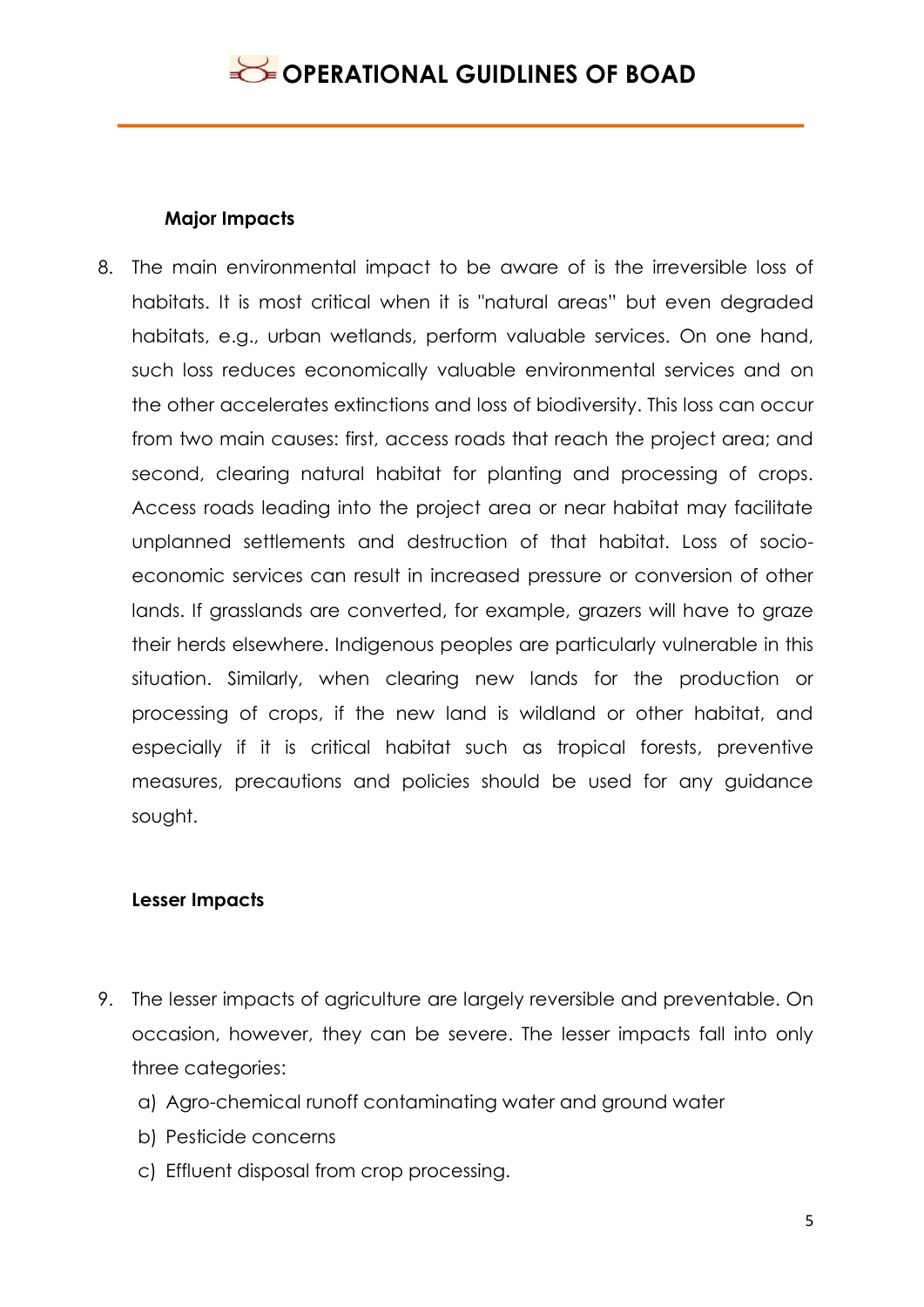Prevention or mitigation of these impacts is relatively easy and should be standard procedure.

#### **Land Clearance Methods**

10. The way in which new land is cleared for cultivation greatly influences subsequent agricultural success. For example, clearing tropical forest with heavy bulldozers or big chains decreases the thin layer of fertile topsoil, exposes infertile subsoil, and accelerates erosion.

#### **Fuel wood**

11. If fuel wood harvested from the wild is used in processing plants or for curing the crop, then that can be a major impact on the environment. All fuel wood needed by such projects should come from fuelwood plantations planted near the processing plant as part of the project.. The environmental assessment should ascertain if crop residues are used for fuel instead of having their nutrients and organic matter recycled to the crops.

# **Crop-Specific Impacts**

12. It concerns coffee, cotton, cocoa, oil palm, sugar and tea: apart from the major impacts from conversion of wildlands noted above, the environmental impacts accrue from processing mainly disposal of highly polluting washing waters.. The main point here is that most effluents can be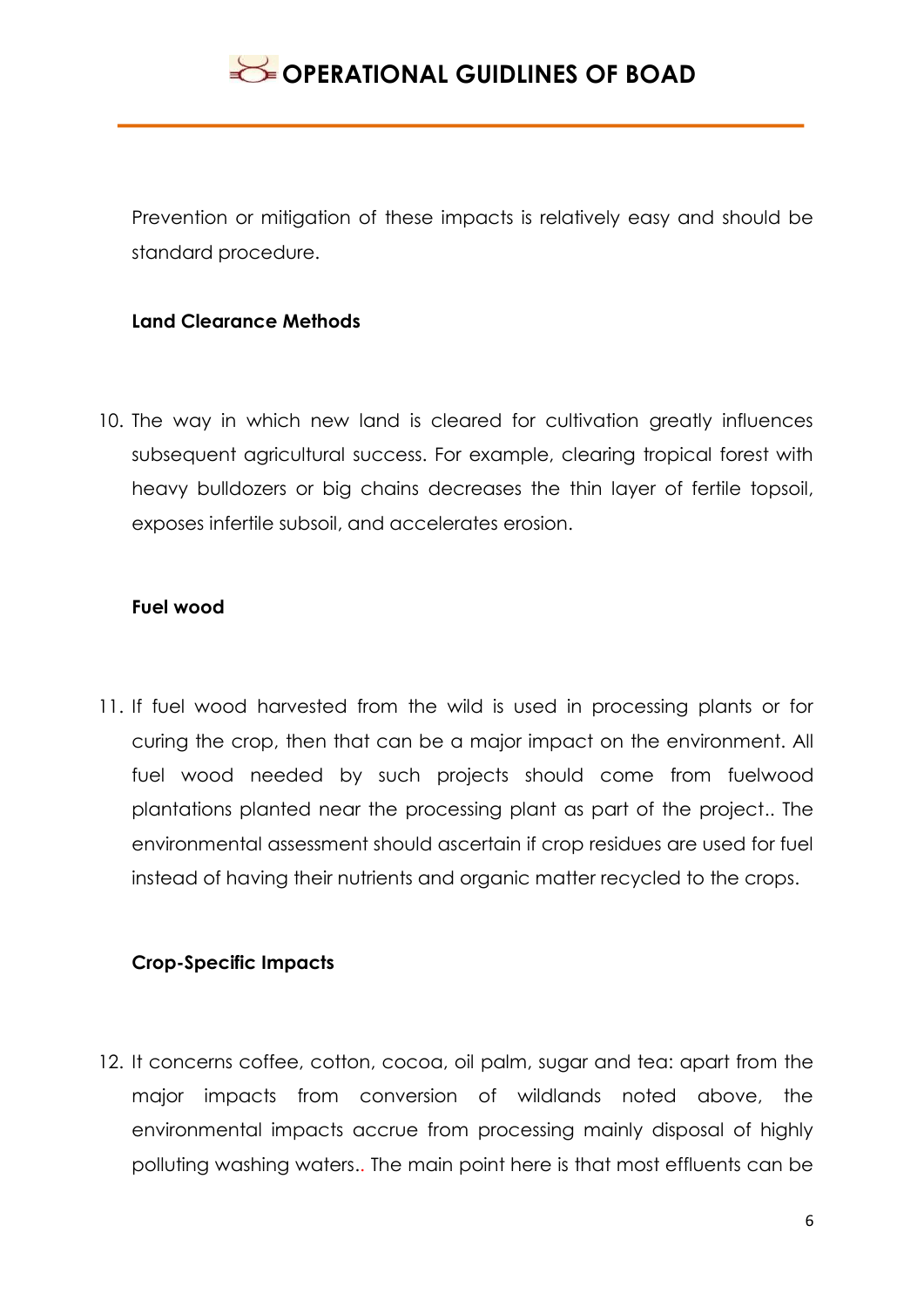profitably recycled. This is especially true for sugar factories, rubber and oil palm mill effluents which are valuable sources of the nutrients needed by the growing crop. Any crop residues, such as bagasse or cacao husks, not used for process steam also should be recycled to the extent possible as stock feed or cardboard, hardboard, or digested for fuel gas and compost, etc., rather than being dumped in the nearest creek as was formerly common. Coffee and tea curing and sugar factories and other processing may consume fuel wood as mentioned in paragraph 11 above. Smoke from burning cane fields before harvest is an impact, but properly handled, it should cause more of a nuisance than an environmental problem. Cotton requires more pesticides than most other crops; this becomes a significant potential problem deserving special management.

### **Tobacco Production**

13. BOAD does not invest in tobacco production

## **Livestock**

- 14. For BOAD, the main impacts are the same irreversibles noted above: access roads facilitating destruction of habitat, and the conversion of habitat for pasture. This is especially serious in the cases of large scale animal breeding and ranches. EA's for ranches, will point to the major irreversible and unavoidable environmental costs.
- 15. Ranches in natural range routinely need constant monitoring of carrying capacity to prevent overgrazing in the dry years. Domestic cattle are so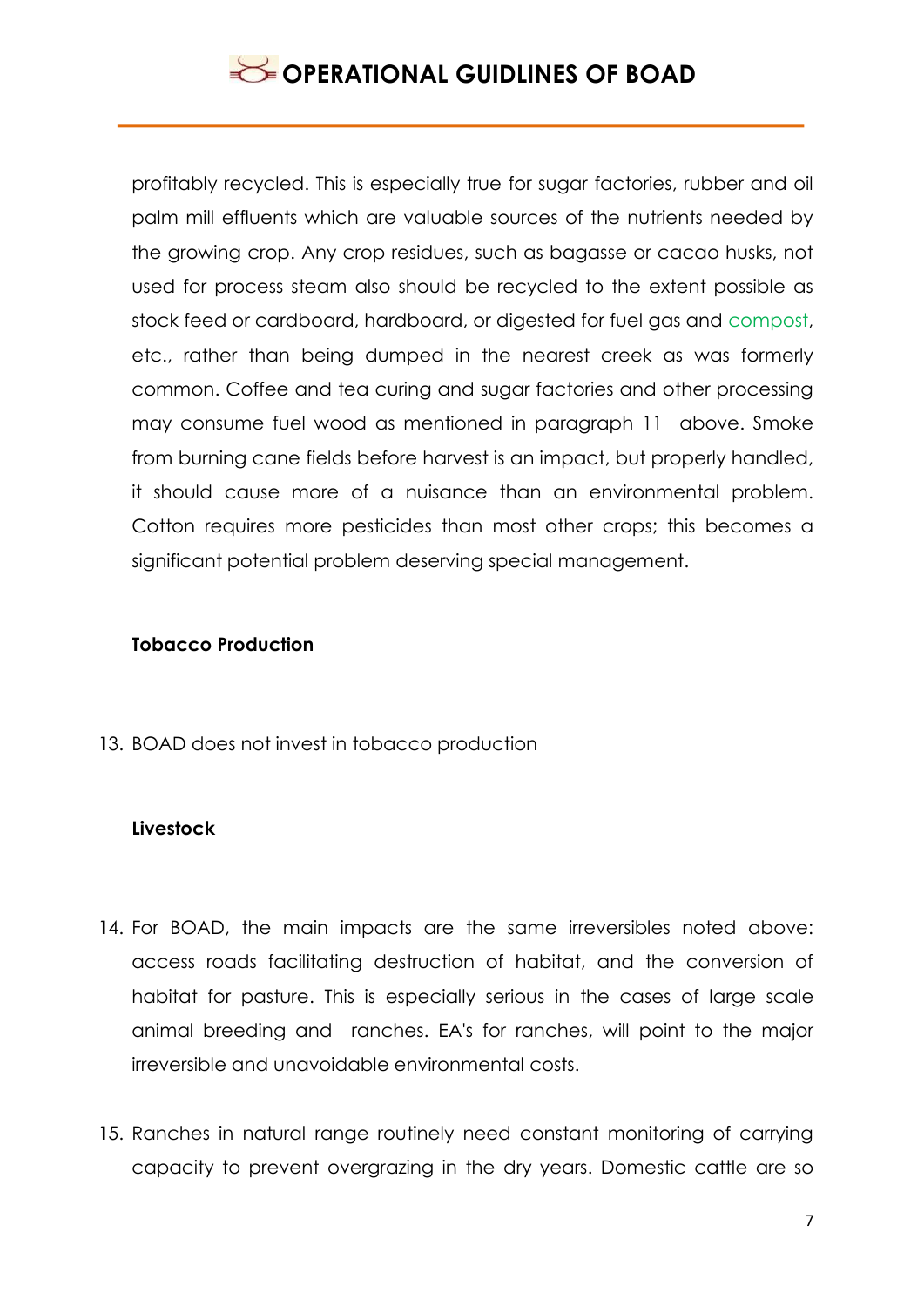dependent on drinking liquid water every day that overgrazing is difficult to prevent around water sources. Therefore, the potential for using nondomestic livestock should be addressed during preparation. These do not need liquid water every day, do not suffer from tsetse and other insects as cattle do; hence, there is no need for biocides. Since they eat a much wider range of vegetation, as well as browse, they can produce more offtake than cattle over the medium and long term.

16. The lesser preventable and reversible impacts are the same as above pesticide concerns, and processing effluents from slaughterhouses.

#### **Fisheries**

- 17. Freshwater fisheries normally have little environmental impact; on the contrary, they are usually highly benign, especially fishponds down slope from the household, which recycles household wastes and sewage leachate to great advantage. Highly concentrated aquaculture operations can pose a potential water pollution problem. But In general, BOAD should do more to promote the fish potential in all relevant water projects, especially in reservoirs.
- 18. The major impact in shrimp projects is irreversible habitat conversion, especially of mangroves and other coastal wildlands and wetlands

#### **Social Impacts and Human Health**